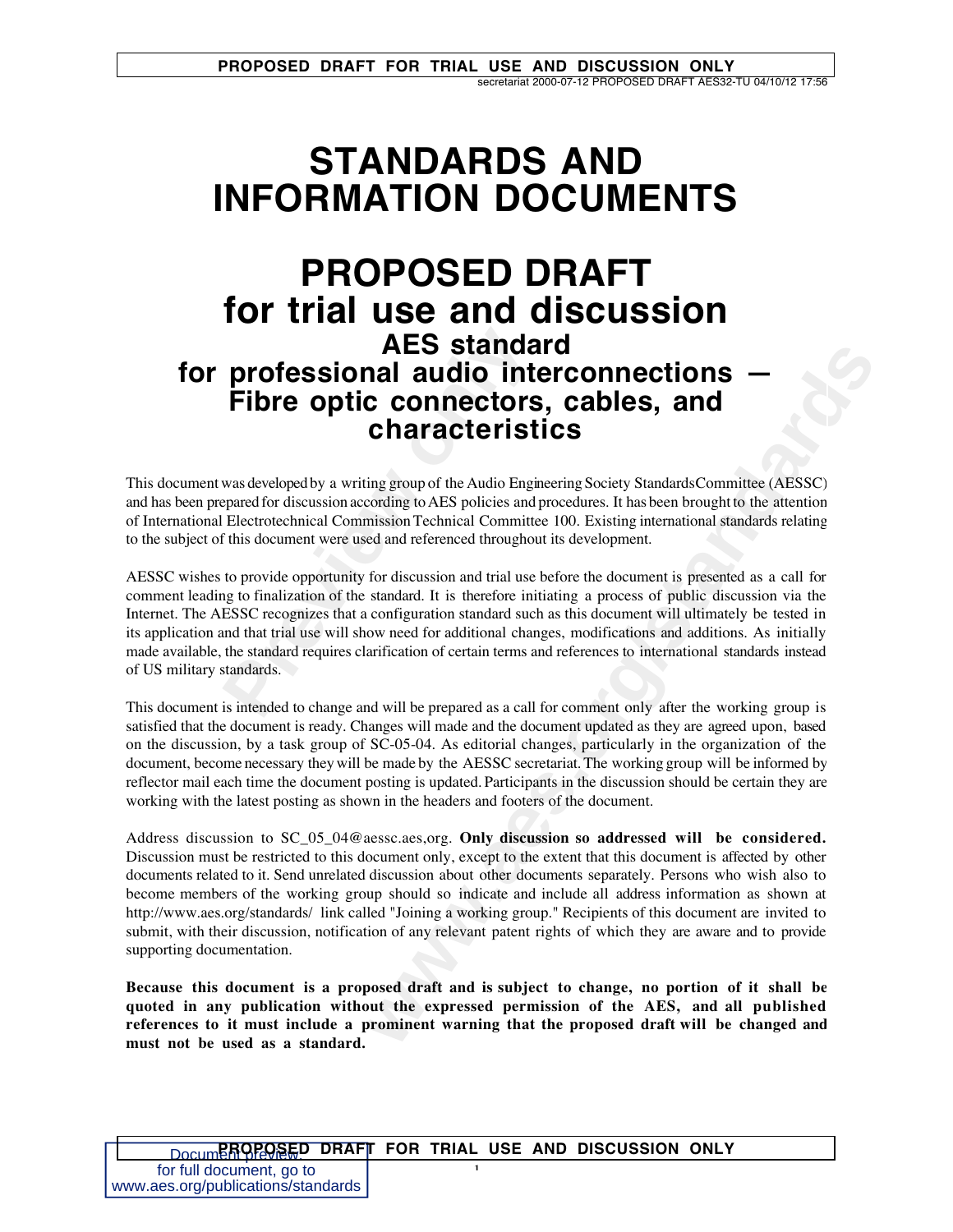## **PROPOSED DRAFT AES32-TU**

## **PROPOSED DRAFT AES standard for professional audio interconnections — Fibre optic connectors, cables, and characteristics**

**Previous Society, Inc.**<br>
DOO by the Audio Engineering Society<br> **Provides Society** Published by **Audio Engineering Society, Inc.** Copyright ©2000 by the Audio Engineering Society

#### **Abstract**

This standard covers fibre-optic connectors and cables for professional use in audio applications not included in other AES standards.

**Inc.**<br> **windering Society**<br>
Scriber Society<br>
Scriber Society<br>
Scriber Society and materially affected by its scope and provisions and is<br>
or those directly and materially affected by its scope and provisions and is<br>
the p An AES standard implies a consensus of those directly and materially affected by its scope and provisions and is intended as a guide to aid the manufacturer, the consumer, and the general public. The existence of an AES standard does not in any respect preclude anyone, whether or not he or she has approved the document, from manufacturing marketing, purchasing, or using products, processes, or procedures not in agreement with the standard. Prior to approval, all parties were provided opportunities to comment or object to any provision. Approval does not assume any liability to any patent owner, nor does it assume any obligation whatever to parties adopting the standards document. This document is subject to periodic review and users are cautioned to obtain the latest edition.

| DocumerOPOSED DRAFT FOR TRIAL USE AND DISCUSSION ONLY |  |  |
|-------------------------------------------------------|--|--|
| for full document, go to                              |  |  |
| www.aes.org/publications/standards                    |  |  |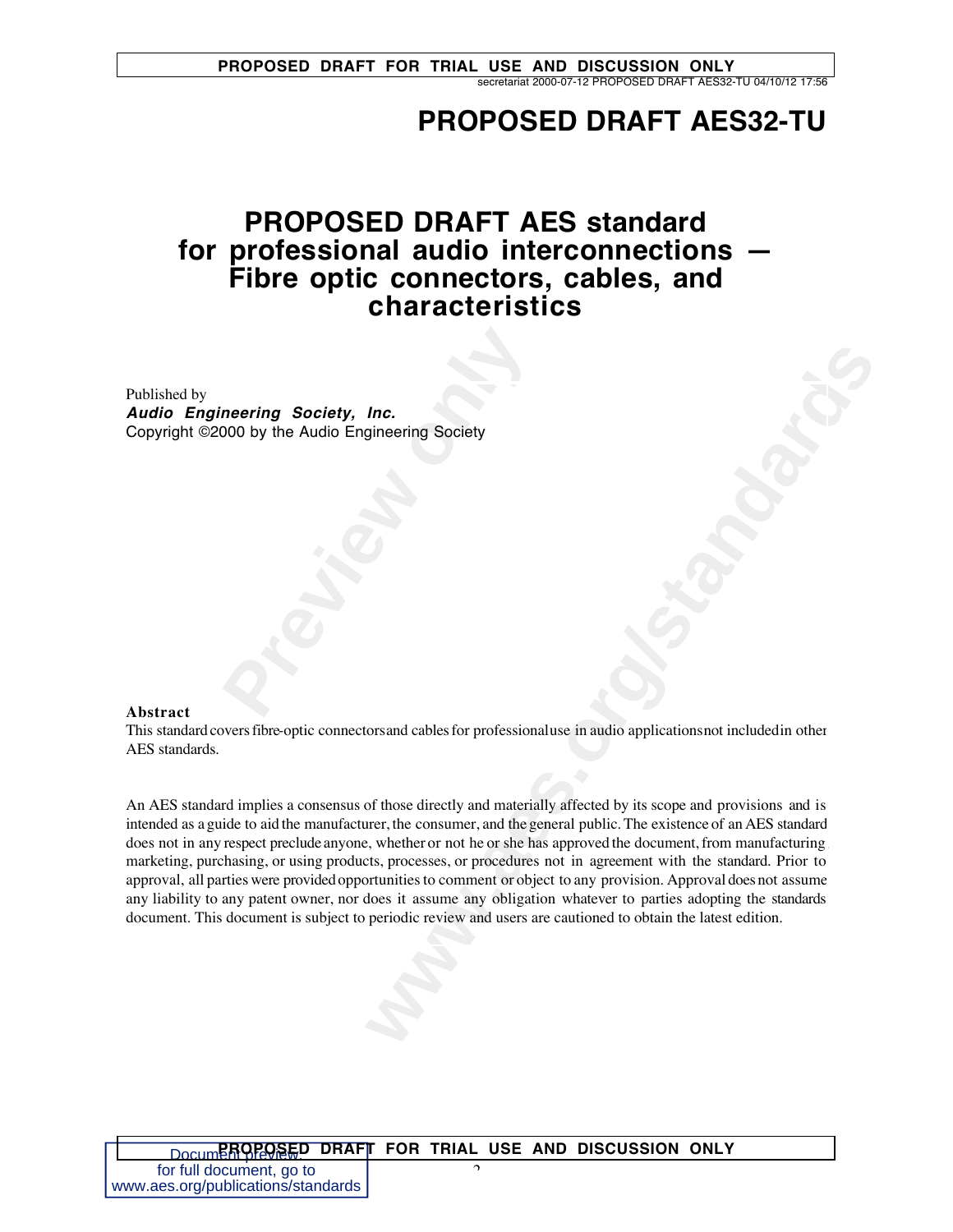#### PROPOSED DRAFT FOR TRIAL USE AND DISCUSSION ONLY

secretariat 2000-07-12 PROPOSED DRAFT AES32-TU 04/10/12 17:56

#### Contents

| <b>Mandale</b> |  |
|----------------|--|
|                |  |
|                |  |
|                |  |
|                |  |
|                |  |

 $\mathcal{L}$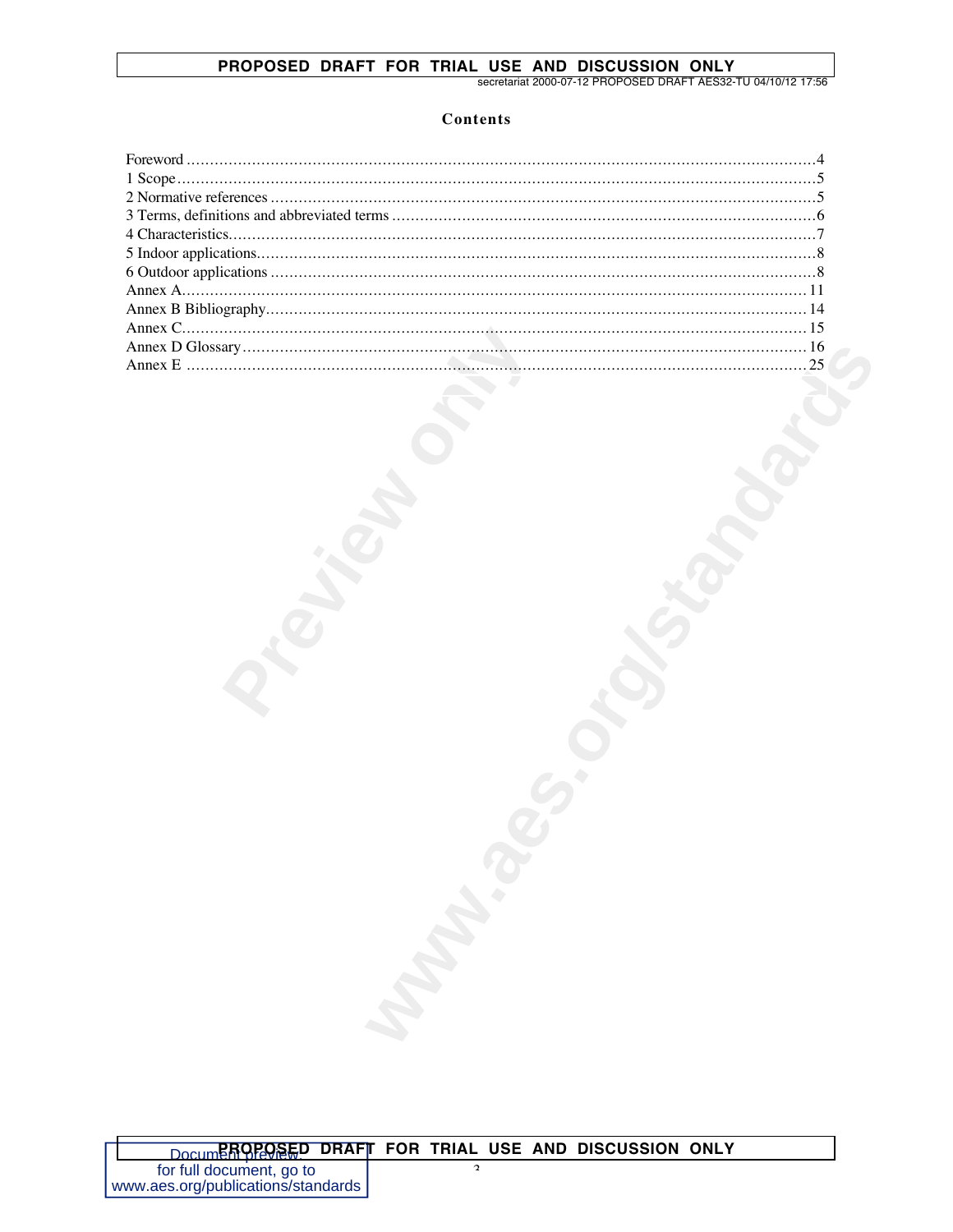#### **PROPOSED DRAFT FOR TRIAL USE AND DISCUSSION ONLY**

secretariat 2000-07-12 PROPOSED DRAFT AES32-TU 04/10/12 17:56

#### **Foreword**

[This foreword is not a part of PROPOSED DRAFT *AES standard for professional audio interconnections — Fibre optic connectors, cables, and characteristics,* PROPOSED DRAFT AES32-TU]

m the audio industry about its use of tibre optic cointing applies to usage conforming to Electronic Industry DAT optical equipment, and based upon testing condens, and Alesis Corporation. This information is bectors and c forming to Electronic Industries Association of Japan (EIAA) RC-5720 in<br>stand based upon testing conducted by Sharp Electronics. Silicon Graphics<br>action. This information's being used to standardize a single or a couple of This document was prepared for trial use under project AES-X11 by the SC-05-04 Working Group on Fibre Optic Connections of the AESSC Subcommittee on Interconnections under the chairmanship of R.G. Ajemian. The work began in the autonomous working group WG-14, in 1990, with the mission to study and report on possible fibre optic connectors and cables that would be appropriate for standardization in professional audio. At that time it was premature to standardize on these connections because of lack of knowledge and little usage of fibre optics. However, since then use of fibre optics has become common in major recording and broadcast studios. The group gathered information from the audio industry about its use of fibre optic connections. Some of the information shown in annex clause A.3 applies to usage conforming to Electronic Industries Association of Japan (EIAJ) RC-5720 in interfaces to ADAT optical equipment, and based upon testing conducted by Sharp Electronics, Silicon Graphics Computer Systems, and Alesis Corporation. This information is being used to standardize a single or a couple of fibre optic connectors and cables for professional audio. One type of modular digital multitrack recording format uses an interconnection standard based on the foundation defined by RCZ-6901 and RC-5720, but with a modified higher bit rate multichannel interface channel coding. This interconnect is known as the ADAT Optical interface ("ADAT Optical" is a Trade Mark of Alesis Corporation) interface. The ADAT optical interface has become frequently used for fibre optic interconnect of modular digital multitrack recording equipment in professional applications. For details on the channel coding of the ADAT optical interface see "Method and apparatus for providing a digital audio interface protocol, "US Patent Number 5,297,181 March 22, 1994, however use of this patent is not required for compliance with this standard.

This standard is a guideline for optimum performance of fibre optic transmission in all areas of professional audio.

The writing group that drafted this standard had the following members: Ajemian, T. Ball, R. Cerny, M. Creamer, J. Curci, T. Hazelton, I. L. Joel, D. W. Moses, M. Poimbouef, J. Saarinen, J. M. Silva, and J. M. Woodgate.

Ronald G. Ajemian Chairman, AESSC SC-05-04 Working Group on Fibre Optic Connections 23 October 1997

 $\overline{a}$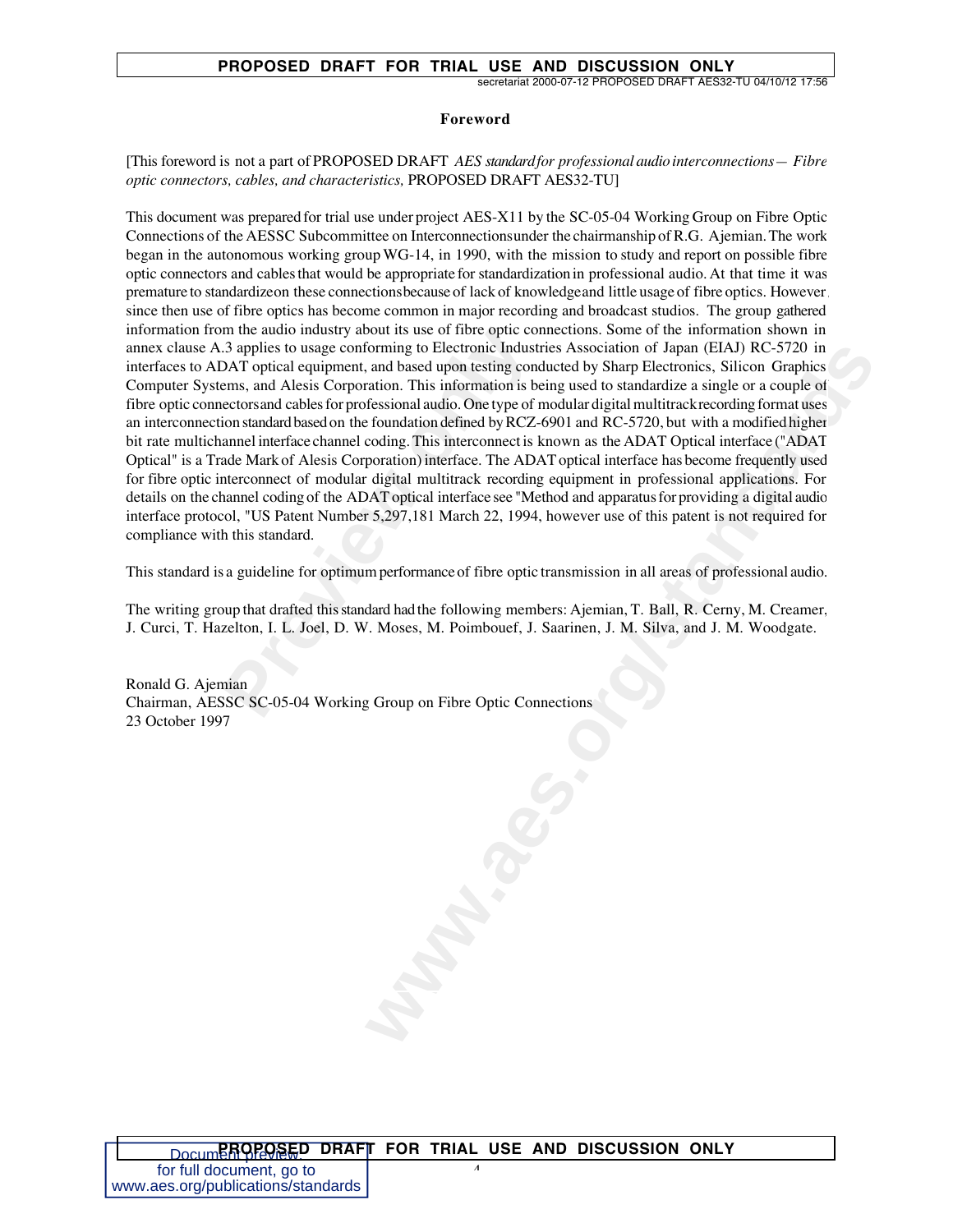## **PROPOSED DRAFT AES32-TU**

### **PROPOSED DRAFT AES standard for professional audio interconnections — Fibre optic connectors, cables, and characteristics**

#### **1 Scope**

This standard covers fibre-optic connectors and cables for professional use in audio applications not included in other AES standards.

#### **2 Normative references**

**Characterist**<br>
by evers fibre-optic connectors and cables for professio<br>
lards.<br> **Preferences**<br>
standards contain provisions that, through reference<br>
ne time of publication, the editions indicated were v.<br>
ments based on **Example 12 CCT 13 CCCS**<br> **We added that through reference in this text, constitute provisions of this deviations indicated were valid. All standards are subject to revision, and<br>
the editions indicated were valid. All sta** The following standards contain provisions that, through reference in this text, constitute provisions of this document. At the time of publication, the editions indicated were valid. All standards are subject to revision, and parties to agreements based on this document are encouraged to investigate the possibility of applying the most recent editions of the indicated standard.

1) ISO/IEC 11801 (1995) *Information technology – Generic cabling for customer premises*. Geneva, Switzerland: International Electrotechnical Commission, 1995.

2) IEC 61754-4 (1997) *Fibre optic connector interfaces - Part 4: Type SC connector family*. Geneva, Switzerland: International Electrotechnical Commission, 1997.

3) IEC 61300–2–1(1995) *Fibre optic interconnecting devices and passive components - Basic test and measurement procedures - Part 2-1: Tests - Vibration (sinusoidal).* Geneva, Switzerland: International Electrotechnical Commission, 1995.

4) IEC 61300–2–2 (1995) *Fibre optic interconnecting devices and passive components - Basic test and measurement procedures - Part 2-2: Tests - Mating durability*. Geneva, Switzerland: International Electrotechnical Commission, 1995.

5) IEC 61300-2-4 (1995) *Fibre optic interconnecting devices and passive components - Basic test and measurement procedures - Part 2-4: Tests - Fibre/cable retention.* Geneva, Switzerland: International Electrotechnical Commission, 1995.

6) IEC 61300-2-10 (1995) *Fibre optic interconnecting devices and passive components - Basic test and measurement procedures - Part 2-10: Tests - Crush resistance*. Geneva, Switzerland: International Electrotechnical Commission, 1995.

7) IEC 61300-2-12 (1995) *Fibre optic interconnecting devices and passive components - Basic test and measurement procedures - Part 2-12: Tests – Impact.* Geneva, Switzerland: International Electrotechnical Commission, 1995.

8) IEC 61300-2-21 (1995) *Fibre optic interconnecting devices and passive components - Basic test and measurement procedures - Part 2-21: Tests - Composite temperature-humidity cyclic test*. Geneva, Switzerland: International Electrotechnical Commission, 1995.

| <b>DOCUMPROPOSED DRAFT FOR TRIAL USE AND DISCUSSION ONLY</b> |  |  |  |  |
|--------------------------------------------------------------|--|--|--|--|
| for full document, go to                                     |  |  |  |  |
| www.aes.org/publications/standards                           |  |  |  |  |